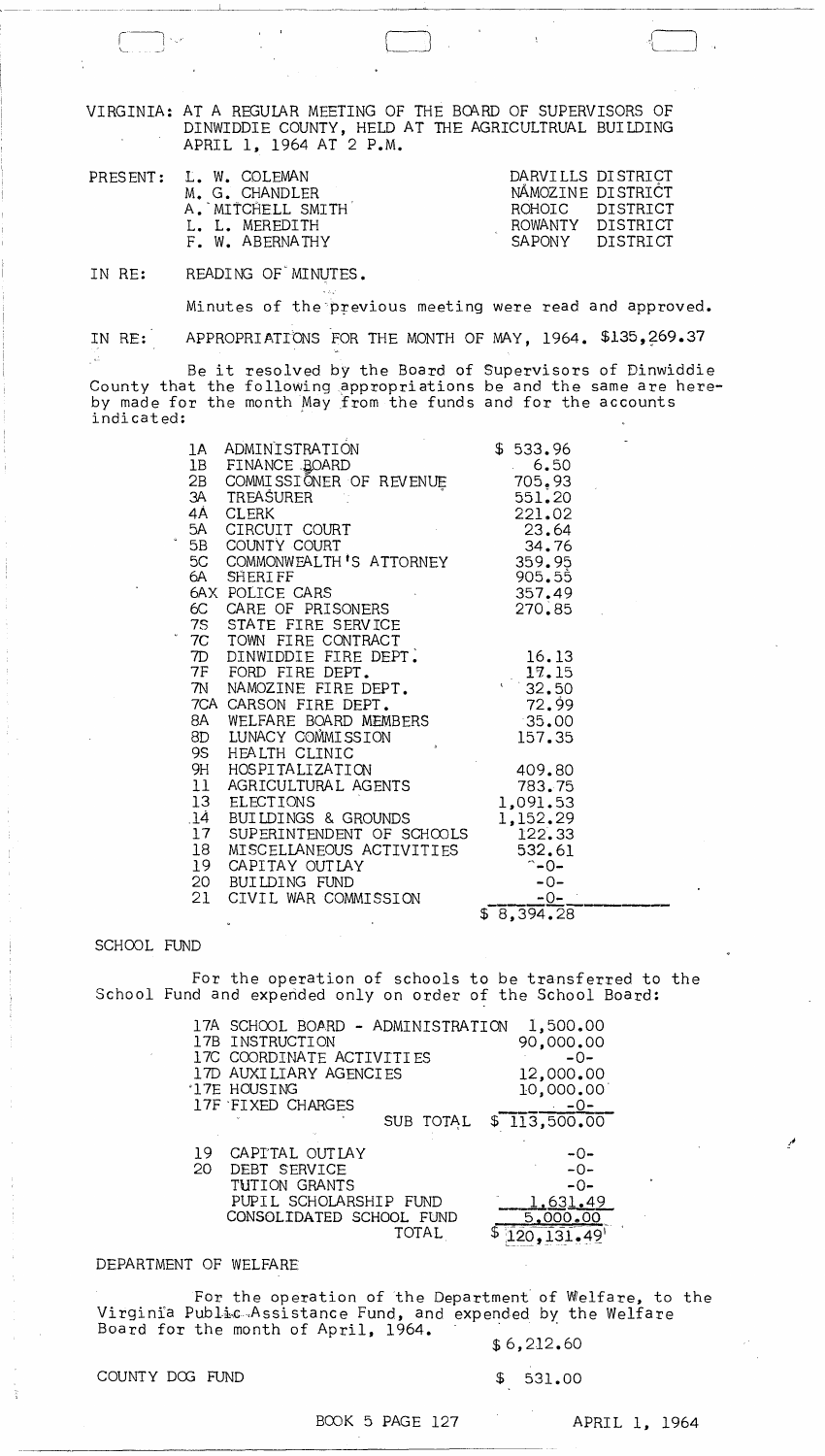IN RE: ALLOWANCE OF CLAIMS AND SALARIES.

On motion duly made and carried, it is ordered by the Board that the salaries and accounts against the General Revenue Fund of the County for the month of March, 1964, amounting to \$8,394.28 be allowed and checks numbering 1 through 180, both inclusive. be issued, therefor, payable out of the General Revenue Fund of the County, said claims having been audited and approved by the Board.

IN RE: ALLOWANCE AGAINST THE DOG FUND OF THE COUNTY.

On motion duly made and carried, it is ordered that a salary of \$250.00 be paid to the Dog Warden and that \$105.00 be paid to him as mileage for the month of March, 1964 and that claims amounting to \$224.23 be paid out of the Dog Fund of the County, for the month of Marth, 1964; and checks numbering 0-1 through 0-14 both inclusive, be issued, therefor, payable out of the Dog Fund of the County, said claims having been audited and approved by the Board. <

IN RE: TREASURER'S REPORT.

F. E. Jones, Treasurer, having submitted' a written financial report, same was ordered filed with the papers of the Board for the month of April, 1964.

IN RE: PRECINCT POLLING PLACES - IREPORTI OF BOARD OF ELECTIONS.

Mrs. Frances Hardy, Secretary of the County Board of Elections having read the following report of her Board concerning the consolidation and/or relocation of precinct polling places:

"The Dinwiddie County Electoral Board held a Special Meeting on March 25, 1964 to make the following recommendations:

1. That the number of precincts be decreased to two in each district as follows:

Darvills District - Eliminate Gunns Hill precinct and combine with Darvills and White Oak. We suggest that White Oak Precinct be moved to Mr. Aubrey Allen's store on Rtoue 460 with all electors North of Butterwood Creek voting at White Oak and all South of Butterwood Creek voting at Darvills.

Sapony - Eliminate Ritchieville precinct and combine with Cherry Hill at the Hunt Club. McKenney precinct will remain the same.

Rowanty - Combine the three precincts, Malones, Monks Neck, and Reames, at Rowanty Church - same to be identified as Reames precinct. Combine Rocky Run with Dinwiddie. Dinwiddie precinct to be moved from the Court House to the Agriculture Building.

2. That salaries of Judges and Clerks'of elections be increased from  $$10.00$  per day to  $$15.00$  per day" and,

the Board approved, said report as presented and thereupon, After some discussion, motion was duly made and carried that the Commonwealth's Attorney prepare the proper papers and petition the Court to carry-out the recommended changes.

IN RE: PAY OF JUDGES, CLERK'S AND ELECTORAL BOARD MEMBERS.

The Board of Electorals having recommended that the Judges, Clerk's and the Members of their Board be paid \$15.00 for each day served in performance of their respective duties at elections in the County,

Motion was duly made and carried that the recommended increases be granted.

IN RE: RUBBISH COLLECTICN - PLAN TABLED.

 $\sim$   $^{\prime}$ 

 $\mathbf{e}_i$ 

Mr. L.C. Harrison, County Sanitarian having appeared before the Board in Executive Session with Mr. Doren and Mr. James of the State Department of Health presented and discussed with the Board a proposed plan for rubbish collection in Rohoic District,

The Board being of the opinion that no action should be taken on this until after a referendum has been held on the proposed water and sewer project.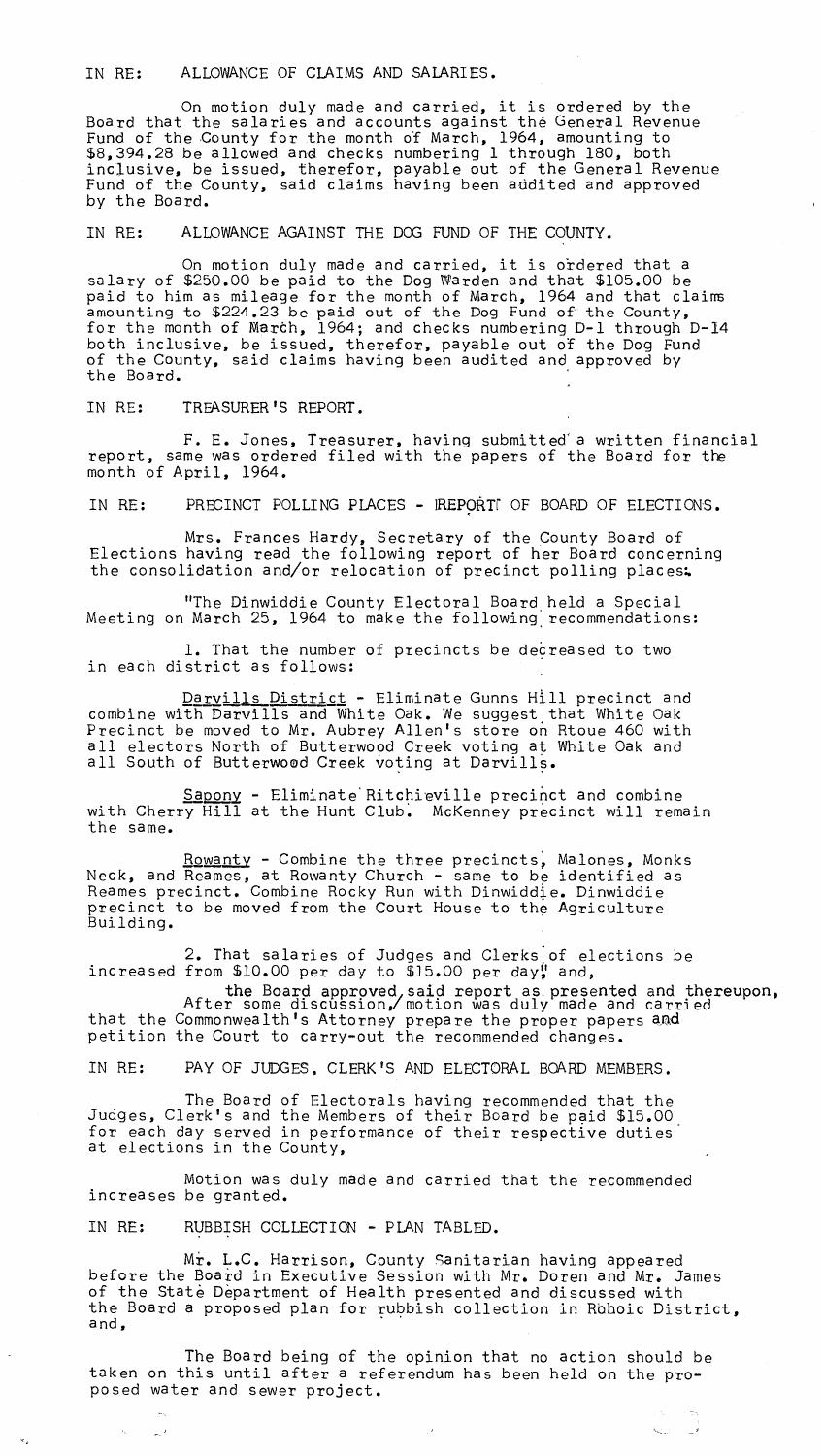Motion was made and carried that the proposed rubbish collection proposal be tabled.

IN RE: DR. FERGUSON'S REPORT ON POLIO VACCINE.

Dr. Ferguson reported that mass oral immunization of Dinwiddie Citizens had been completed with the execption of about 700 children who will be given the serum soon.

IN RE: NEMBUTAL - PURCHASE FOR DOG WARDEN.

Dr Ferguson was given permission to purchase nembutal in capsules for used by the Dog Warden in catching dogs to be confined as rabies quarantine.

IN RE: HALLOWAY SUBDIVISION.

A plat of Section 4 of Western Hills Subdivision having been presented, to the Board for approval, and,

It appearing that said plat has been approved by the Dpeartment of Health and the State Resident Engineer,

Motion was duly made and carried that this Board approves the plat as presented.

IN RE: APPOINTMENT OF ROAD VIEWERS.

Upon motion duly made and carried the following road<br>viewers were appointed: Will Green, Namozine District, C.Y. Avery, Sapony District, Millard Bass, Rowanty District and J.P.Westfall, Rohoic District, for a term ending March 30, 1965.

IN RE: ROUTE 645 FROM 646 WEST TO ROUTE 610 - PETITION TO WIDEN, DAYLIGHT ETC.

A petition signed by 31 users requesting that Rt. 645 from Rt. 646 westward about three (3) miles to its intersection with Rt. 610 be widened, daylighted·and brought up to a safe condition having been presented,

Motion was duly made and carried that copies of this petition be mailed to the Resident Engineer.

IN RE: CHANDLER BETHUME ROAD - PLAT REQUESTED.

Chandler Bethume having appeared and requested that the Board refer<sub>ed</sub> the petition of Johnny Nelson Goode, et als-to the Road Viewers, and

B. C. Medlock Ass't. Resident Engineer having stated that any consideration by the Road Viewers would have to be preceeded by a plat of the road.

Motion was duly made and carried that this road be referred to the Road Viewers if plat is presented to the Clerk prior to the Viewers meeting on April 22, 1964.

. IN RE: ROWANTY STREET - DINWIDDIE COURTHOUSE: .

Mr. Tom Newsome having appeared and requested that the Road Viewers review Rowanty Street.

Motion was duly made and carried that the petition on the street be included with those to be considered by the Road Vi ewers.

IN RE: INCREASE IN FUNDS AVAILABLE FOR SECONDARY ROAD.

B. C. Medlock Ass't. Resident Engineer reported about \$120,000.00 more would be available than last year for secondary Roads in the County.

IN RE: RAILROAD CROSSING ON ROUTE #624.

 $\frac{1}{2}$ 

B. C. Medlock Ass't. Resident Engineer reported an inspection had been made of the railroad crossing on Rt. 624 and that plans were made to improve the approaches on both sides of the crossing.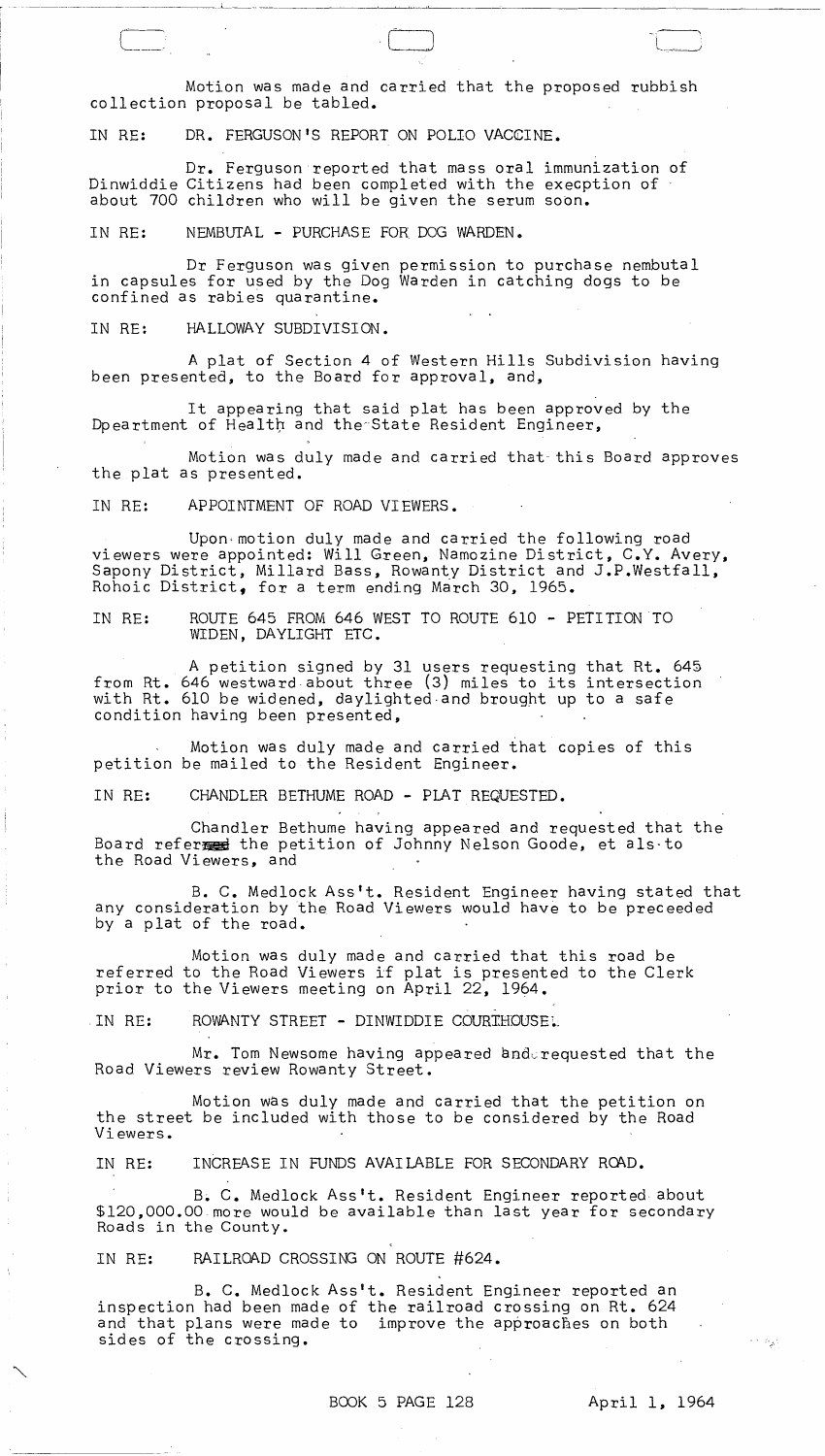IN RE: PUBLIC RUBBISH DUMP PROPERTY.

A. Mitchell·smith having suggested that property was available for purchase by the County for a public rubbish dump.

Motion was duly made and carried that he investigate this and report at the next meeting.

IN RE: RIDGEWAY SUBDIVISION.

W. G. Chappell C.L.S. presented preliminary plats of a Ridgway Subdivision which was·discussed and referred to the Department of Health and the Resident Engineer for report at the next meeting.

IN RE: . EXTENSION OF RT. INDIAN LAKES SUBDIVISION.

Mr. Robinson owner of property having appeared and requested that the road thru the property be added to the Secondary System and,

The Assistant Resident Engineer having assured the Board that this road has been hard surfaced and brought up to the required standar&of the Highway Department.

Motion was duly made and carried that the Highway Department add this road to the State Secondary System.

IN RE: CHEMCIAL GUN FOR GAME WARDEN.

It appearing to the Board that a chemical gun should be used by the Dog Warden when shooting dogs in residental or business area in stead of a rifle, The Clerk was instructed to get prices on this type gun and report at the next meeting.

IN RE: PRIOR SERVICE V.S.R.S - COST PARTICIPATION.

Be it resolved that Dinwiddie County,Virginia, a political subdivision, acting by and through the Board of Supervisors, does hereby agree to pay its cost for the participation of any officer and employee eligible to be credited with prior service in the Virginia Supplemental Retirement System, for service with the County during the period July 1, 1959 to the effective date of coverage July 1, 1960, provided any such officer and employee pays to the Virginia Supplemental Retirement System prior to July 1, 1964 the employee contributions which would have been payable if the service rendered qualified for coverage and had been included under the Virginia Supplemental Retirement System during such period.

IN RE: M. G. «CHANDLER APPOINTED MEMBER ANNEXATION COMMITTEE.

It appearing that L. W. Coleman was appointed on Spptember 6, 1963 with L. L. Meredith to meet with a committee from the City of Petersburg to study the proposed annexation of property in Dinwiddie County by the City of Petersburg, and,

Mr. Coleman·having requested that he be relieved of service on this committe it was agreed that M. G. Chandler serve in Mr. Coleman's place.

IN RE: PLANNING COMMISSION BOARD = MEETING

The Planning Commission having requested that this Board meet with them at their next regular meeting on April 15, 1964.

.J

 $\mathcal{L}^{\text{max}}_{\text{max}}$  .

/

Motion was duly made·and carried that this meeting be continued to April 15th, 1964 at 1:30 P.M.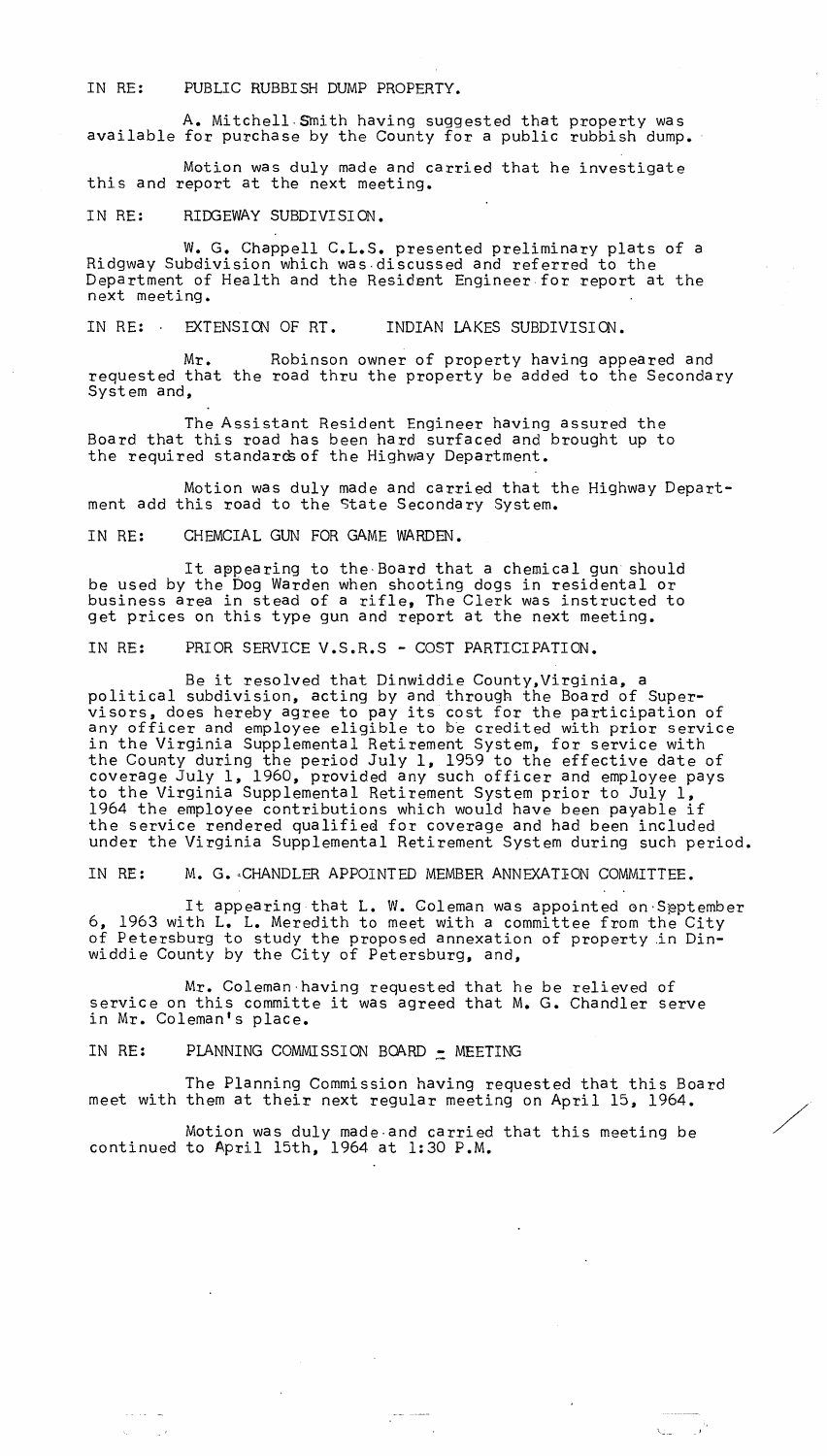BE IT RESOLVED BY THE BOARD OF SUPERVISORS OF DINWIDDIE COUNTY, VIRGINIA:

The contracting of a debt and the issuance of general obligation bonds of Dinwiddie County, to evidence such debt in the amount of One Million Five Hundred Thousand Dollars (\$1,500,000) to finance projects for school purposes having been authorized by the Public Finance Act of 1958, by an election duly called and held thereunder on March 10, 1964 and by an Order of the Circuit Court of the County of Dinwiddie entered March 13, 1964, and there having been presented to this Board a certified copy of a resolution adopted by the County School Board of Dinwiddie County on March 17th, ..., 1964 requesting this Board to take the necessary action to authorize the issuance of said bonds for said purposes, there are hereby authorized to be issued and sold for said purposes One Million Five Hundred Thousand Dollars (\$1,500,000) general obligation bonds of Dinwiddie County, Virginia, to be known as "School Bonds," to be dated , 1964, to be July 1st. numbered from 1 (a) upwards in order of maturity, to be of the mature serially in numerical order, without option of prior redemption by the County of Dinwiddie, Virginia, Seventy Five Thousand Dollars (\$75<sub>9000.0</sub>) bonds on July, I in each of the years  $1964$ to 1984, inclusive. Said bonds shall bear interest payable semi-1 and July 1 at such rate or rates, not to annually January exceed six per centum (6%) per annum, as shall be fixed by resolution of this Board at the time of sale of said bonds. Both principal and interest of said bonds shall be payable at Bank of Virginia Farmers Office, Dinwiddie, Virginia

or, at the option of the holder, at the principal office of First in the City of New York, National City Bank of New York, New York, in such coin or currency which at the time of such payment shall be legal tender for public and private debts. Said bonds shall be exempt from local taxation.

Said bonds shall be in coupon form and shall be  $2.$ executed by the Chairman of the Board of Supervisors [by means of his facsimile signature] and a facsimile of the seal of Dinwiddie [the facsimile signature of] County shall be imprinted thereon, attested by/the Clerk of this Board, and the coupons attached to said bonds shall be executed with the facsimile signatures of said Chairman and Clerk. Said bonds and the coupons to be attached thereto shall be in substantially the following form:

BOOK 5 PAGE 129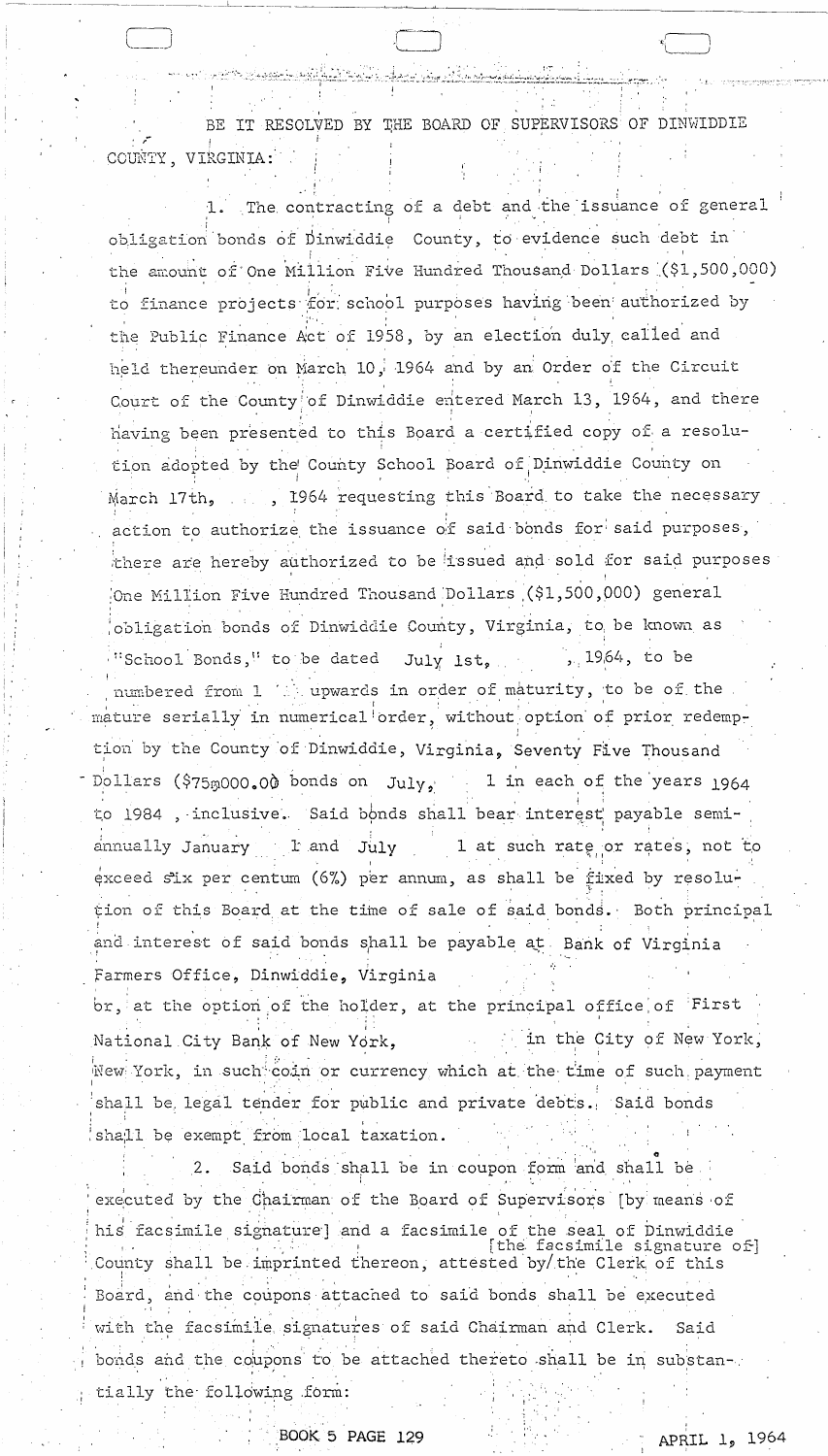UNITED STATES OF AMERICA COMMONWEALTH OF VIRGINIA DINWIDDIE COUNTY SCHOOL BOND

KNOW ALL MEN BY THESE PRESENTS, that Dinwiddie County, a political subdivision of the Commonwealth of Virginia, hereby acknowledges itself indebted and for value received promises to pay to the bearer of this bond upon surrender hereof, the sum of Thousand Dollars (\$ ) on the first day of , 19, and to pay interest on said sum from the date of this bond to the maturity hereof at the rate of \_\_\_\_\_\_\_ per centum per annum, payable semi-annually 1 and 1 in each year upon presentation and surrender of the respective coupons nereto attached as they severally become due. Both the principal of and the interest on this bond are payable at

or, at the option of the holder, at the principal office of in the City

of New York, New York, in any coin or currency which at the time of such payment is then legal tender for public and private debts.

This bond is one of an issue of bonds of like/tenor except as to number, interest rate and maturity, issued for the purpose, of erecting a consolidated high school, additions to school buildings, furnishing and equipping new and existing school buildings, including the purchase of sites for school buildings, or additions to school buildings, and erecting other improvements to the school system in Dinwiddie County, Virginia, and is issued pursuant to and in full compliance with the Constitution and statutes of the Commonwealth of Virginia, including the Public Finance Act of 1958, the same being Chapter 19.1 of Title 15 of the Code of Virginia, 1950, and in pursuance of resolutions and proceedings of the County School Board of Dinwiddie County, Virginia, and of the

No.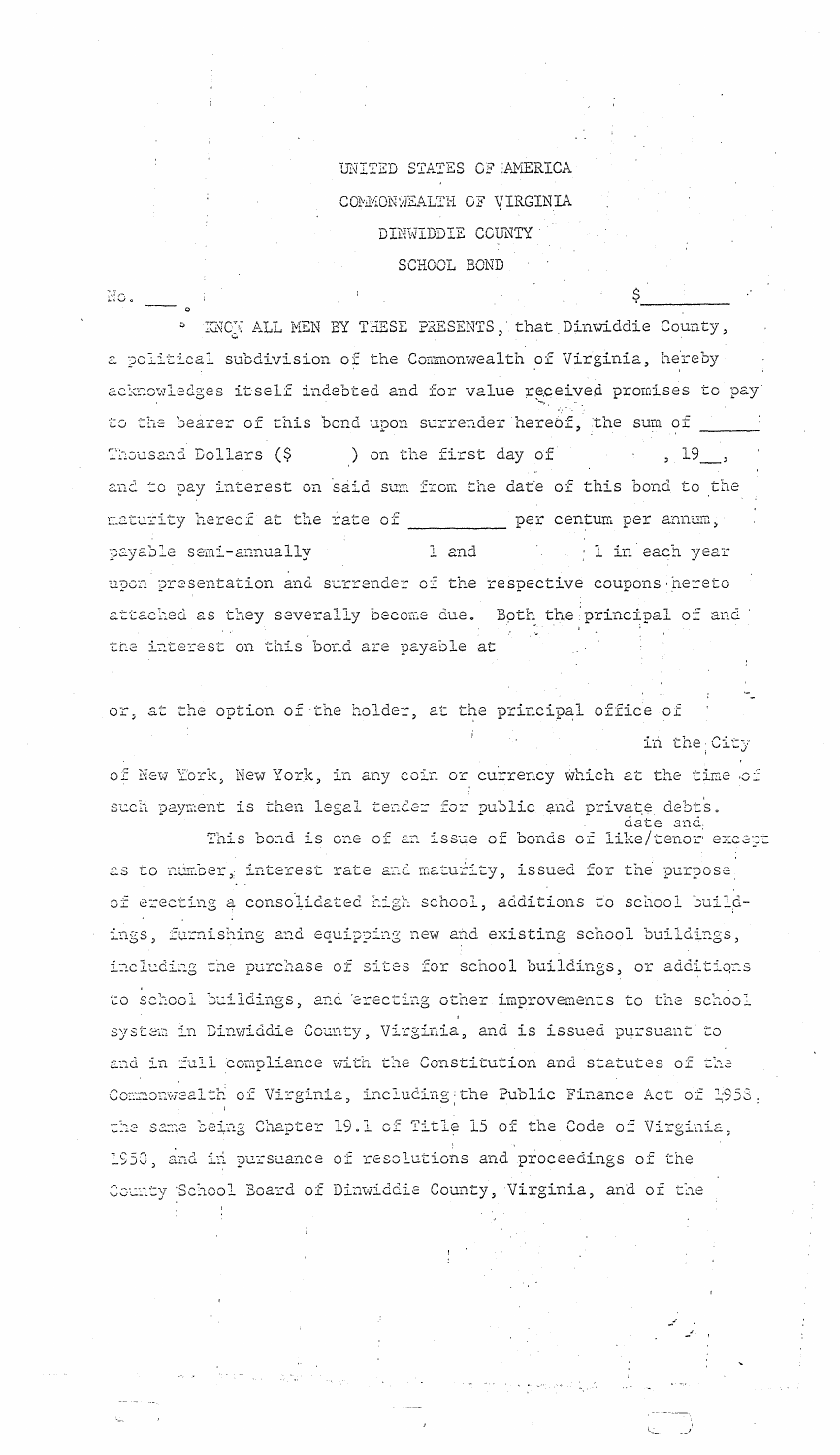Board of Supervisors of Dinwiddie County, Virginia, duly had and adopted, and an election duly called and held under said Chapter in said County on the 10th day of March; 1964.

This bond shall be exempt from local taxation.

It is hereby certified, recited and declared that all conditions, acts and things required to exist, be performed and happen precedent to and in the issuance of this bond exist, have been performed and have happened in due time, form and manner as required by law, and that the amount of this bond, together with all other indebtedness of Dinwiddie County is within every debt and other limitation prescribed by the Constitution and statutes of the Commonwealth of Virginia, and that provision has been made for raising annually by taxes on all the taxable property in said County, a sum sufficient to pay the principal of and interest on this bond as the same respectively become due and payable. The full faith and credit of Dinwiddie County are hereby irrevocably pledged to the punctual payment of the principal of and interest on this bond, according to its terms.

IN WITNESS WHEREOF, the Board of Supervisors of Dinwiddie County, Virginia, has caused this bond to be signed by [the facsimile signature of] its Chairman and a facsimile of the seal of said Board to be imprinted hereon, attested by [the facsimile signature of] its Clerk, and the coupons hereto attached to be executed with the facsimile signatures of said Chairman and Clerk, and this bond to be dated as of the first day of  $\cdot$  1964.

Chairman, Board of Supervisors, Dinwiddie County, Virginia

ATTEST:

Clerk, Board of Supervisors, Dinwiddie County,

BOOK 5 PAGE 130

APRIL 1, 1964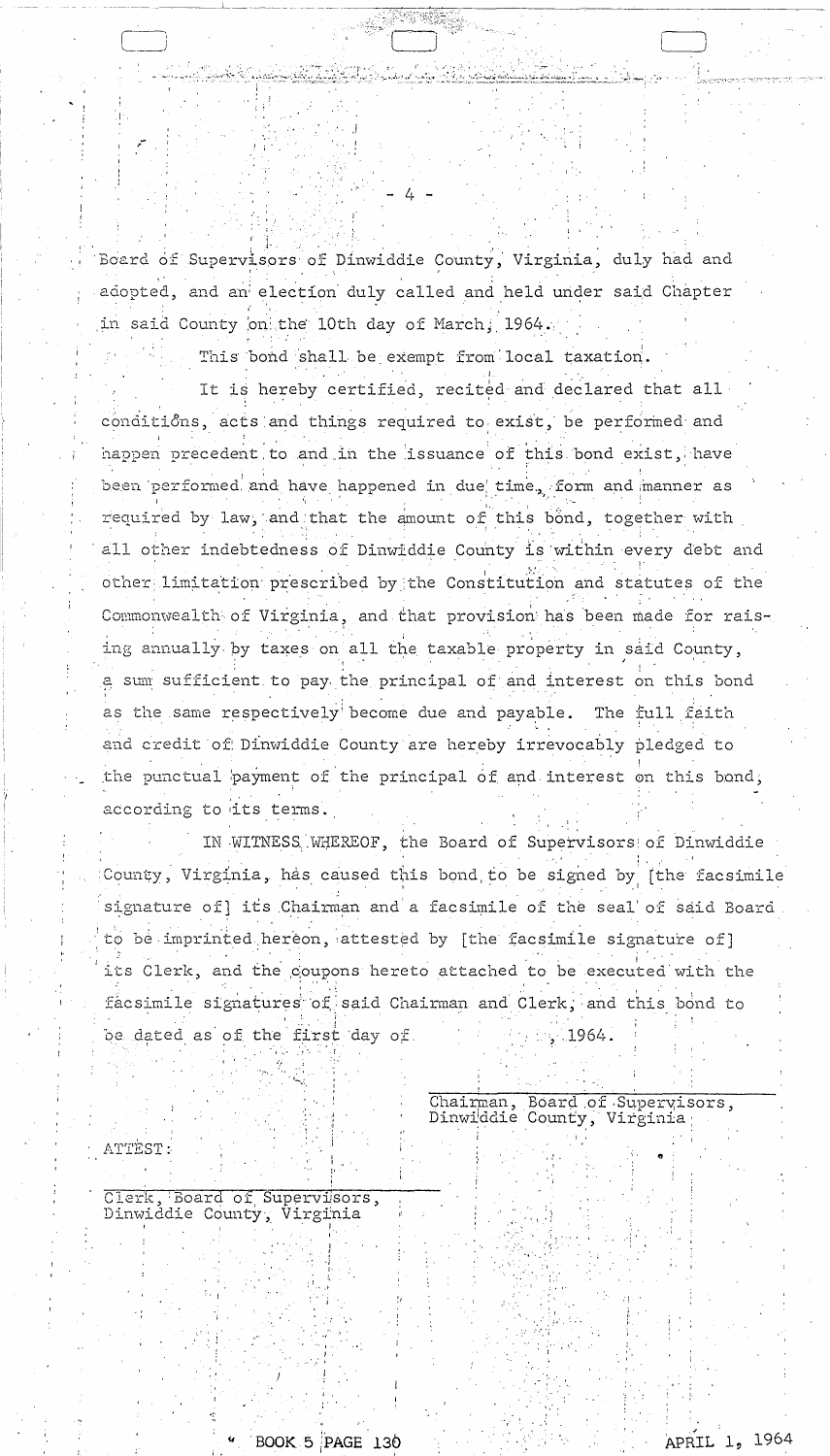(FORM OF COUPON)

|           | On the first day of |  |                                                                   |         | 19 . Dinwiddie County, |  |
|-----------|---------------------|--|-------------------------------------------------------------------|---------|------------------------|--|
|           |                     |  | a political subdivision of the Commonwealth of Virginia, will pay |         |                        |  |
| to bearer |                     |  | Dollars (\$                                                       | $),$ at |                        |  |

or, at the option of the holder, at the principal office of

New York, in any coin or currency which at the time of such payment is then legal tender for the payment of public and private debts, being six months' interest then due on its School Bond, dated

, 1964, and numbered

No.

Chairman of the Board of Supervisors of Dinwiddie County

Clerk of the Board of Supervisors of Dinwiddie County

New York.

3. While any of the bonds authorized to be issued by this resolution remain outstanding and unpaid, there shall be levied annually at the same time and in the same manner as other takes are assessed, levied and collected ad valorem taxes upon cll the gakable property in Dinwiddie County, Virginia, sufficient to provide for the payment of the principal and interest of said bonds, as the same respectively become due and payable.

 $\mathcal{L}_{\text{max}}$ The proper officers of the County be, and they hereby are, and each of them hereby is, authorized to advertise for sale the bonds authorized herein and to utilize in connection with such sale the services of the State Commission on Local Debt. The Notice of Sale of said bonds shall be in substantially the following Houm: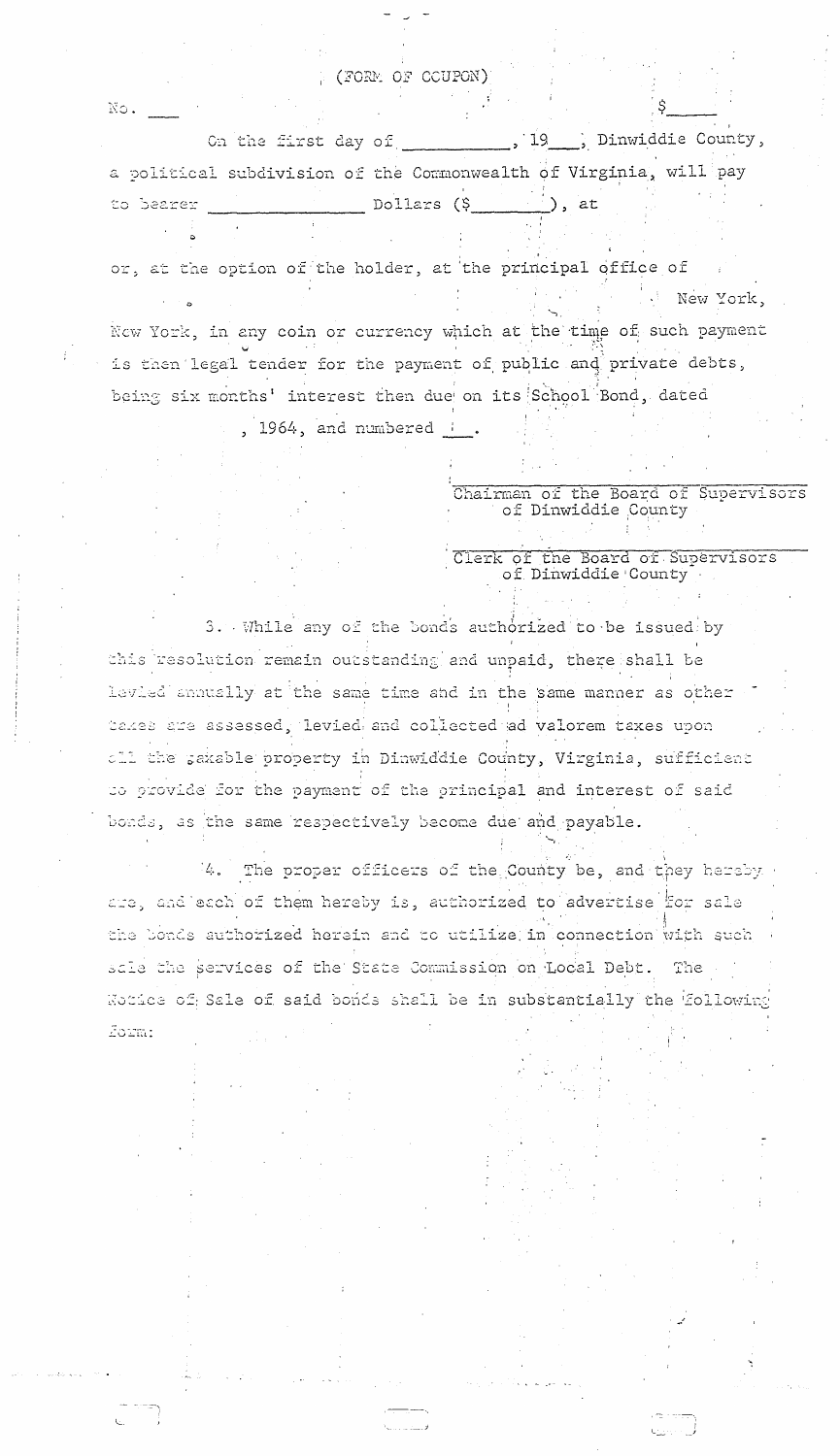NOTICE OF SALE DINWIDDIE COUNTY, VIRGINIA \$1,500,000 SCHOOL BONDS

Sealed bids will be received for and on behalf of the Board of Supervisors of Dinwiddie County, Virginia, for the purchase of the School Bonds of Dinwiddie County, Virginia, hereinafter described, until 12 o'clock noon, Eastern

Time, on 1964, by the State Commission on Local Debt of the Commonwealth of Virginia at its office in Room 228, Finance Building, Capitol Square, Richmond, Virginia, at which time and place the sealed bids will be publicly opened by such Commission on Local Debt.

The bonds consist of \$1,500,000 School Bonds, dated 4. 1964 and payable in annual maturities of 1 in each of the years , both inclusive, without option of prior redemption by Dinwiddie County. The bonds will all be of the denomination of \$1,000 each or of the denomination of \$5,000 each, as may be specified by the successful bidder in writing or by telegram delivered to the Clerk of the Board of Supervisors of Dinwiddie County in Dinwiddie, Virginia, within forty-eight hours from the award of said bonds to such bidder. Interest on the bonds is payable semi-annually on 1 and The bonds are coupon bonds without privilege of registration. The bonds and coupons are payable at

, or at the option of the holder, in New York, N. Y. No proposal for less than all of the bonds will be considered. Bidders are required to name the interest rate or rates the bonds are to bear, not exceeding six per centum (5%)

Book  $5^{\prime}$  Page 131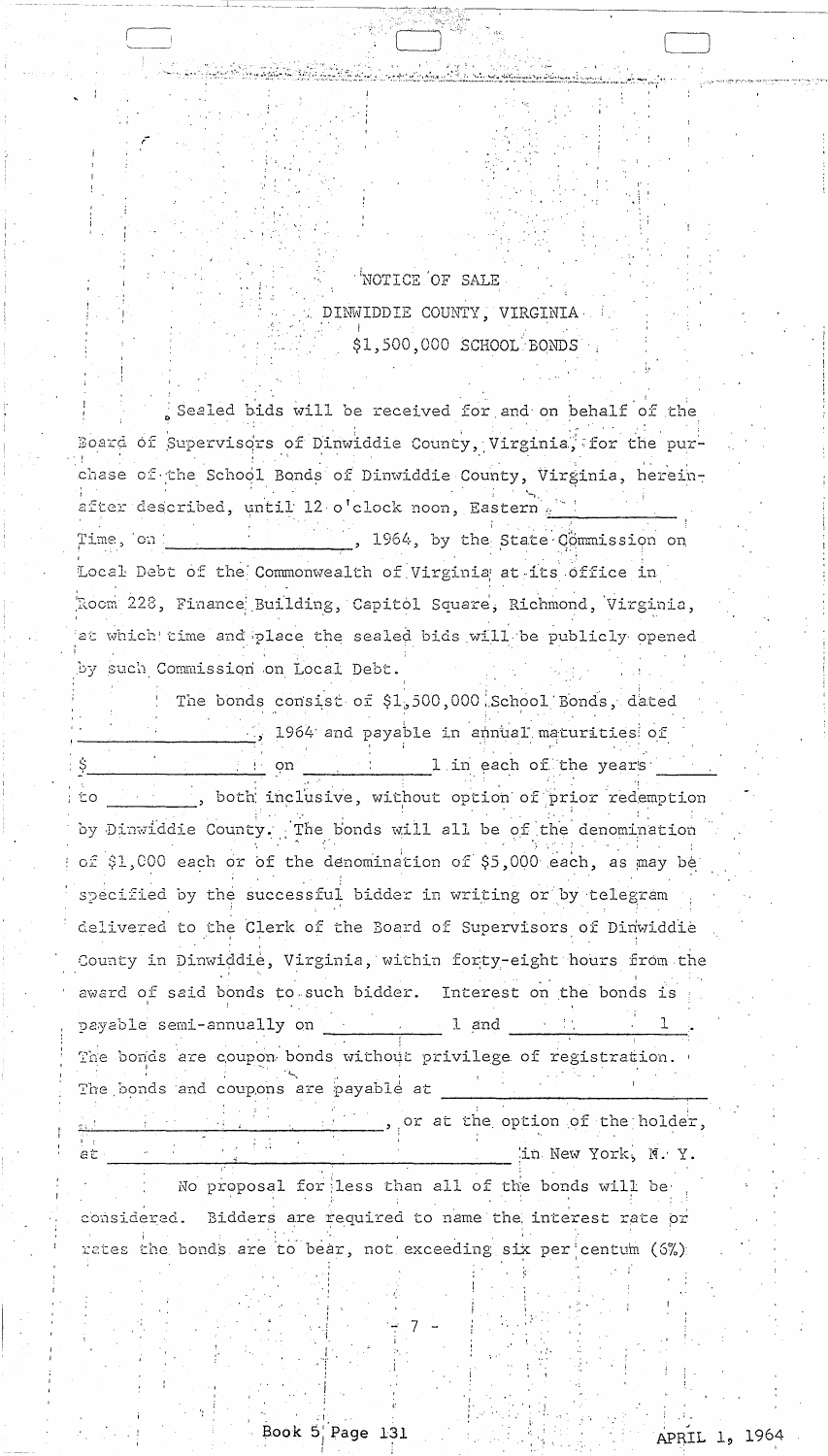per annum, in multiples of one-eighth or one-tenth of one per contum. No bid may name more than three interest rates, and all boods maturing on the same date must bear interest at the same rate. Rach rate of interest named must be for consecutive maturities and cannot beorepeated. Skach bid must specify the amount and maturities of the bonds of each rate. Only one coupon will be attached to each bond for each installment of interest thereon, and bids providing for additional or supplemental coupons will be rejected. The bonds will be awarded to the bidder offering to purchase the bonds at the lowest cost to the County, such cost to be determined by deducting the total amount of any premium bid from the aggregate amount of interest upon all of the bonds from their date until their respective maturities. No bid of. less than par and accrued interest will be considered.

The faith and credit of the County of Dinwiddie are pledged to the payment of the bonds. The County is authorized and required to levy upon all property taxable by the County such ad valorem taxes as may be necessary to pay the bonds and the interest thereon, without limitation as to rate or amount.

The bondsgaresbeing issued to finance various school projects in Dinwiddie County, and their issuance has been duly authorized by the qualified voters of said County at an election duly called and held in said County on March 10, 1964.

Rach bid must be accompanied by a certified or bank cashier's check for \$30,000 drawn upon an incorporated bank or trust company and payable to the order of Dinwiddie County, Virginia, to secure the County against any loss resulting from a failure of the bidder to comply with the terms of his bid. The check of the bidder whose bid is accepted will be deposited by the County and credited on the purchase price. The proceeds of the check will be

 $8 -$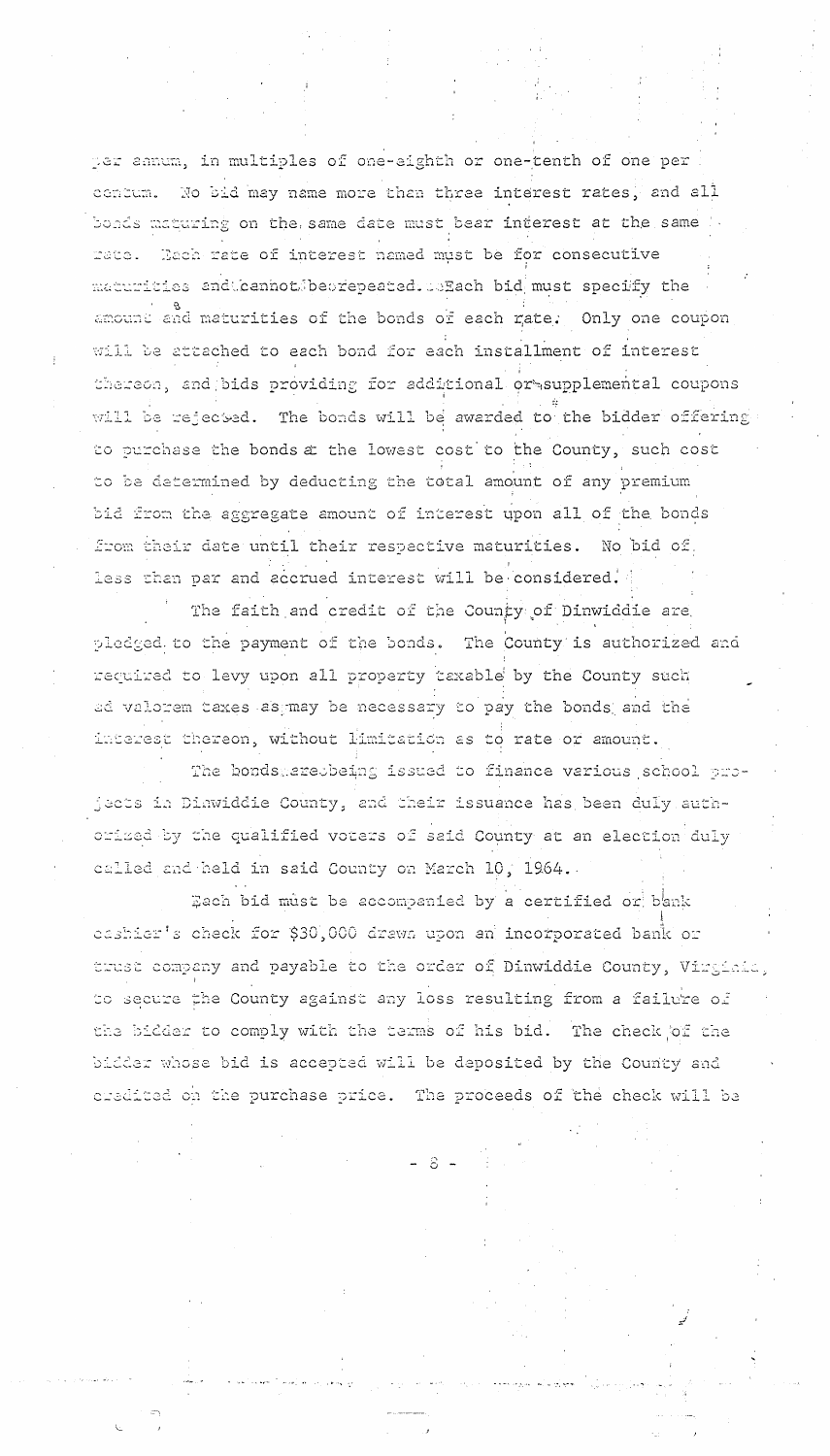retained by the County as liquidated damages in case the bidder. fails to accept delivery of and pay for the bonds. No interest will be allowed on the amount of such good faith check. Checks of unsuccessful bidders will be returned upon the award of the bonds. The right to reject any or all of the bids or to waive irregularities in any bid is hereby reserved.

Each bid shall be enclosed in a sealed envelope marked "Bid for Dinwiddie County School Bonds," and shall be directed to the "Board of Supervisors of Dinwiddie County, care of the State Commission on Local Debt, Room 228, Finance Building, Capitol Square, Richmond, Virginia."

The bonds will be delivered to the purchaser thereof at the principal office of in New York, N.Y., on (1964) or as soon thereafter as possible.

The approving opinion. of Messrs. Wood, King, Dawson & Logan of New York City will be furnished to the successful bidder, without charge, and will be printed upon the bonds. Such opinion will state that the County of Dinwiddie has power and is obligated to levy ad valorem taxes for the payment of said bonds and the interest thereon upon all property within said County, subject to taxation by said County, without limitation of rate or amount. The County will also furnish the usual closing papers, including a certificate evidencing the fact that no litigation is pending in either State or Federal Courts in any way affecting the legality of the bonds or the right and duty of the County to levy taxes, without limitation of rate or amount, for the payment of the bonds and the interest thereon.

The Board of Supervisors of Dinwiddie County will meet

BOOK 5 PAGE 132

APRIL 1, 1964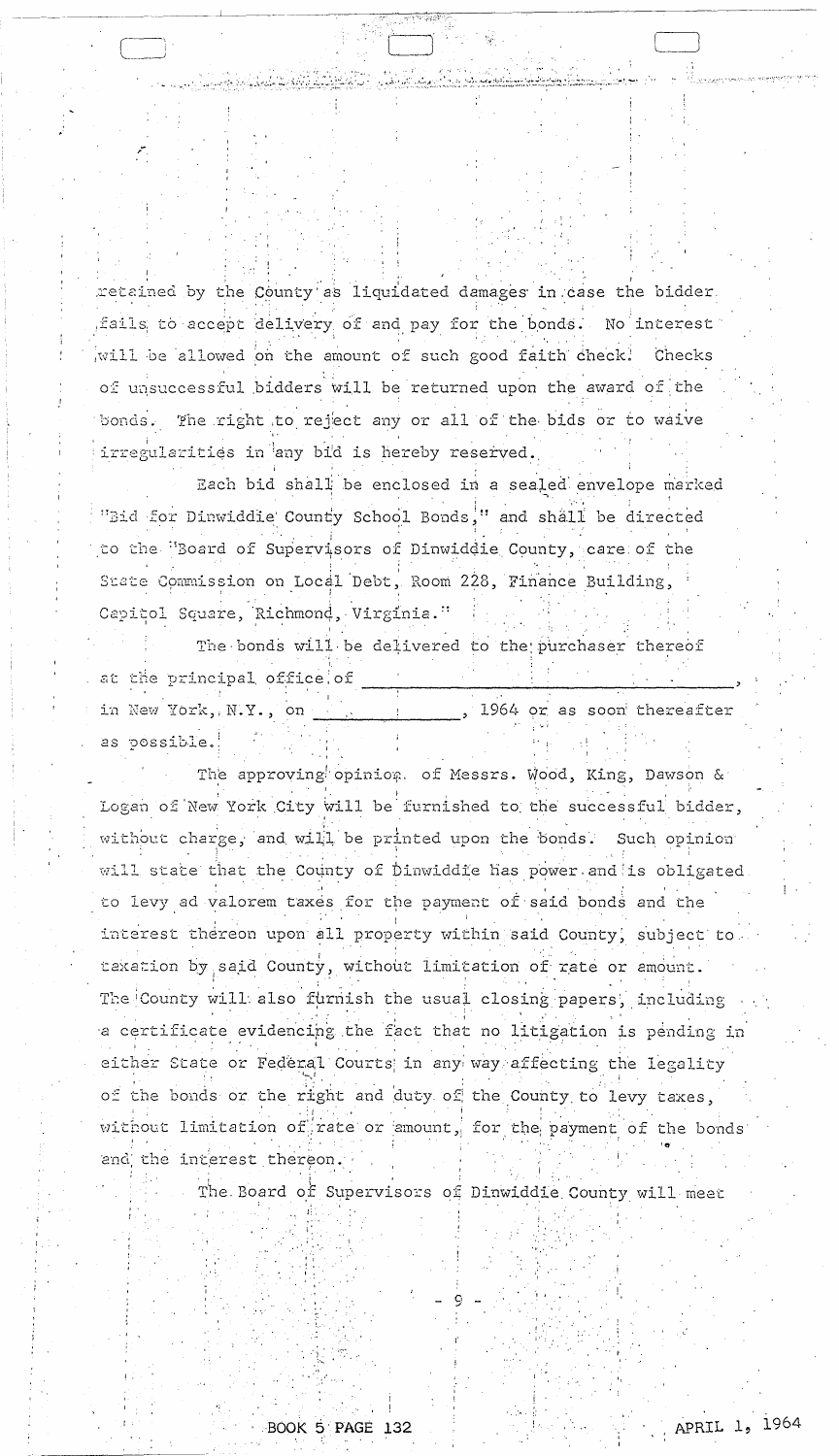at 12 o'clock noon, Eastern Time, on 1964, at its meeting room in Dinwiddie County, Virginia, at the Court Mouse thereof, at Dinwiddie, for the purpose of taking action on any recommendation made by the State Commision on Local Debt with respect to the sealed bids received by the Board of Supervisors. If any of the bids are accepted, a prompt award will be made.

Bidders are required to use the bidding form which may be obtdined from the undersigned.

All bids will be received by the Commission on behalf of the Board'of Supervisors of Dinwiddie County, Virginia.

Further information will be furnished upon application to the undersigned.

> STATE COMMISSION ON LOCAL DEBT J. GORDON BENNETT

> > Secretary

5. All resolutions or parts of resolutions in conflict herewith be, and the same are hereby repealed in so far as they are in conflict herewith.

The Clerk of this Board shall forthwith file a s. correlike copy of this resolution with the Clerk of the Circuit Court of Dinwiddie County in accordance with the requirements of Section 15.666.40 of the Code of Virginia, 1950.

7. This resolution shall take effect immediately.

There being no further business the meeting was adjourned

∍rk

 $\mathbf{r}$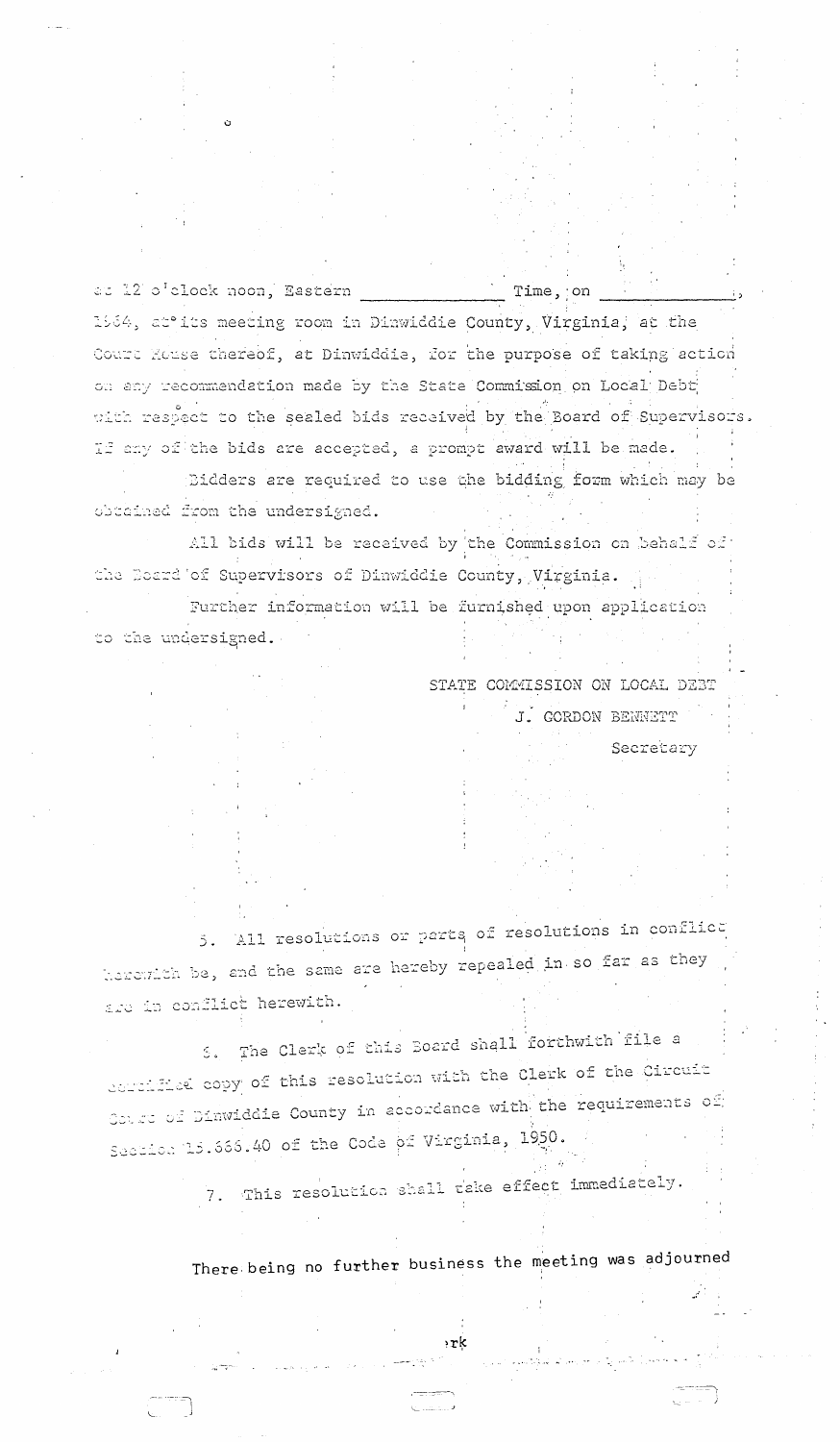IN RE: SUBDIVISION STREET - MUSGROVE SUBDIVISION LEWIS ROAD.

It appearing to the Board that a street known as Lewis Road beginning at a point on Route 714 0.37 mile northwest of Route 1 and running in a northwesterly direction 0.09 mile to dead end and cul-de-sac has been constructed and surfaced in accordance with State Highway Specifications and County Ordinance.

----- -----------------~--~-----~~, \_~\_ ,-c---\_ --~-~--~-~-----------

Street width. August 22, 1962. It further appearing to the Board that the plat of this is duly recorded and shows this street to be 50 feet in Said plat being recorded in Plat Book 3, Page 149 dated

Motion was made and duly carried that the Highway Department be requested to add this street to the State Bepartment be requested to but the county with provisions that the subdivider furnish the State Highway Department the required maintenance fee.

IN RE: 1964-1965 SCHOOL, BUDGET-APPROVED.

Mr. George. M. Hodge, School Superintendent having presented the 1964-65 School Budget amounting to \$1,432,662 of which \$525,000 was the County's part,

Motion was duly made and carried that the budget be accepted as presented and be included in the county's informative budget for the year ending June 30, 1965.

And the meeting was continued.

ATTEST: H.B.Batte,Clerk

 $\Delta \phi = 0.01$  and  $\Delta \phi$ 

 $\mathbf{D}^{\text{max}}_{\text{max}} = \frac{1}{\mathbf{D}} \sum_{i=1}^{n} \frac{1}{\mathbf{D}_{i}} \sum_{j=1}^{n} \frac{1}{j} \sum_{j=1}^{n} \frac{1}{j} \sum_{j=1}^{n} \frac{1}{j} \sum_{j=1}^{n} \frac{1}{j} \sum_{j=1}^{n} \frac{1}{j} \sum_{j=1}^{n} \frac{1}{j} \sum_{j=1}^{n} \frac{1}{j} \sum_{j=1}^{n} \frac{1}{j} \sum_{j=1}^{n} \frac{1}{j} \sum_{j=1}^{n} \frac{1$ 

VIRGINIA: AT A CONTINUED MEETING OF THE BOARD OF SUPERVISORS OF DINWIDDIE COUNTY, HELD AT THE AGRICULTURAL BUILDING APRIL 15, 1964 AT 1:30 P.M.

|  | PRESENT: L. W. Coleman, Chairman | DARVILLS 'DISTRICT |
|--|----------------------------------|--------------------|
|  | M. G. Chandler.                  | NAMOZINE DISTRICT  |
|  | A. M. Smith                      | ROHOIC PISTRICT    |
|  | "L. L. Meredith"                 | ROWANTY DISTRICT   |
|  | F W Aharnathy                    | SAPONY DISTRICT    |

NAMOZINE 'DISTRICT<br>ROHOIC 'DISTRICT °DISTRICT ROWANTY 'DISTRICT<br>SAPONY - DISTRICT DISTRICT

Coleman, Chairman

IN RE: INFORMATIVE BUDGET JULY 1, 1964 AND NOTICE OF TAX LEVY RATE, PUBLISHED

On motion duly made and carried, the Clerk is directed to have the following informative budget and proposed tax levy rate published (1) time only in the Southside Virginia News:

> COUNTY OF DINWIDDIE, VIRGINIA BUDGET FOR THE FISCAL YEAR COMMENCING JULY 1,1964

This budget synopsis is prepared and 'published for informative and fiscal planning purposes only. " The inclusion in the budget of any item or items does not constitute an obligation or commitment on the part of the Board of Supervisors of this County to appropriate any funds for that item or purpose. The budget has been prepared on the basis of the-estimates and requests submitted to the Board of Supervisors by the several officers and department heads of this county. There is ·no a11ocation,or. designation of any funds of this county for any purpose until there has been an appropriation for that purpose by the Board of Supervisors.